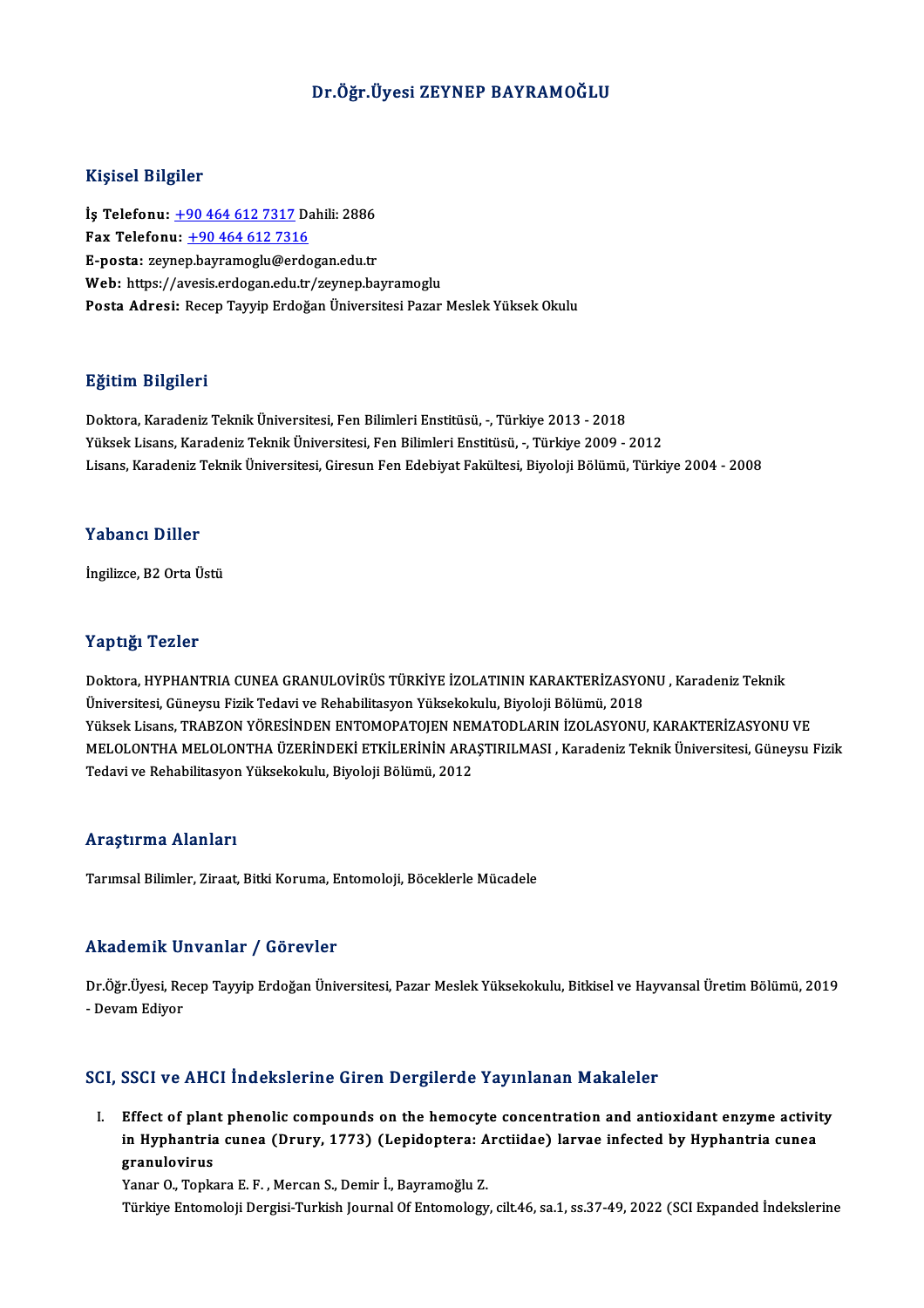- Giren Dergi) Giren Dergi)<br>II. Evaluation of the Effectiveness of Entomopathogens for the Control of Colorado Potato Beetle,<br>Lontingtage desemlinests (Coloenters: Chrysemalidee) Giren Dergi)<br>Evaluation of the Effectiveness of Entomopathogens for<br>Leptinotarsa decemlineata (Coleoptera: Chrysomelidae)<br>Feki A. Permameğlu 7. Sönmer E. Biwel S. Demin İ Evaluation of the Effectiveness of Entomopath<br>Leptinotarsa decemlineata (Coleoptera: Chrys<br>Eski A., Bayramoğlu Z., Sönmez E., Biryol S., Demir İ.<br>Journal Of Agricultural Science And Technologu, cilt Leptinotarsa decemlineata (Coleoptera: Chrysomelidae)<br>Eski A., Bayramoğlu Z., Sönmez E., Biryol S., Demir İ.<br>Journal Of Agricultural Science And Technology, cilt.24, sa.2, ss.393-405, 2022 (SCI Expanded İndekslerine Giren<br> Eski A.,<br>Journal<br>Dergi)<br>Pioact Journal Of Agricultural Science And Technology, cilt.24, sa.2, ss.393-405, 2022 (SCI Expanded Indekslerine G<br>Dergi)<br>III. Bioactivity of a betabaculovirus, Hyphantria cunea granulovirus, in six lepidopteran insects as<br>noten Dergi)<br>Bioactivity of a<br>potential hosts<br><sup>Pouromočlu 7. Co</sub></sup> Bioactivity of a betabaculoviru<br>potential hosts<br>Bayramoğlu Z., Gençer D., Demir İ.<br>Türkiye Entemeleji Dergisi Turkisl potential hosts<br>Bayramoğlu Z., Gençer D., Demir İ.<br>Türkiye Entomoloji Dergisi-Turkish Journal Of Entomology, cilt.45, sa.4, ss.417-424, 2021 (SCI Expanded<br>İndekslerine Ciren Dergi) Bayramoğlu Z., Gençer D.,<br>Türkiye Entomoloji Dergis<br>İndekslerine Giren Dergi)<br>Develenment of musein Türkiye Entomoloji Dergisi-Turkish Journal Of Entomology, cilt.45, sa.4, ss.417-424, 2021 (SCI Expanded<br>Indekslerine Giren Dergi)<br>IV. Development of mycoinsecticide formulations with Beauveria bassiana and Metarhizium brun indekslerine Giren Dergi)<br>Development of mycoinsecticide formulations with Beauveria<br>for the control of Orosanga japonica (Hemiptera: Ricaniidae)<br>Birvel S. CÜNEV E. Feki A. BAVRAMOČLU Z. SEZEN K. DEMIPRAČ Z. for the control of Orosanga japonica (Hemiptera: Ricaniidae)<br>Biryol S., GÜNEY E., Eski A., BAYRAMOĞLU Z., SEZEN K., DEMİRBAĞ Z., DEMİR İ. for the control of Orosanga japonica (Hemiptera: Ricaniidae)<br>Biryol S., GÜNEY E., Eski A., BAYRAMOĞLU Z., SEZEN K., DEMİRBAĞ Z., DEMİR İ.<br>ANNALS OF APPLIED BIOLOGY, cilt.179, ss.319-330, 2021 (SCI İndekslerine Giren Dergi) Biryol S., GÜNEY E., Eski A., BAYRAMOĞLU Z., SEZEN K., DEMİRBAĞ Z., DEMİR İ.<br>ANNALS OF APPLIED BIOLOGY, cilt.179, ss.319-330, 2021 (SCI İndekslerine Giren Dergi)<br>V. Genome sequence analysis and organization of the Hyphantr ANNALS OF AF<br>Genome sequ<br>from Turkey<br>Censer D. Beyr Genome sequence analysis and organization of the Hyphant<br>from Turkey<br>Gencer D., Bayramoglu Z., NALÇACIOĞLU R., DEMİRBAĞ Z., DEMİR İ.<br>CENOMICS silt 112.88.1.58.459.466.2020 (SCI İndekslerine Ciren D fr**om Turkey**<br>Gencer D., Bayramoglu Z., NALÇACIOĞLU R., DEMİRBAĞ Z., DEMİR İ.<br>GENOMICS, cilt.112, sa.1, ss.459-466, 2020 (SCI İndekslerine Giren Dergi) Gencer D., Bayramoglu Z., NALÇACIOĞLU R., DEMİRBAĞ Z., DEMİR İ.<br>GENOMICS, cilt.112, sa.1, ss.459-466, 2020 (SCI İndekslerine Giren Dergi)<br>VI. Efficacy of native entomopathogenic nematodes from Turkey against the alder leaf GENOMICS, cilt.112, sa.1, ss.459-466, 2020 (SCI İndekslerine Giren Dergi)<br>Efficacy of native entomopathogenic nematodes from Turkey agai<br>alni L. (Coleoptera: Chrysomelidae), under laboratory conditions<br>Payramogly Z. DEMIP Efficacy of native entomopathogenic nema<br>alni L. (Coleoptera: Chrysomelidae), under<br>Bayramoglu Z., DEMİR İ., İNAN C., DEMİRBAĞ Z.<br>ECVPTIAN IQUPNAL OF PIOLOCICAL PEST CON. alni L. (Coleoptera: Chrysomelidae), under laboratory conditions<br>Bayramoglu Z., DEMİR İ., İNAN C., DEMİRBAĞ Z.<br>EGYPTIAN JOURNAL OF BIOLOGICAL PEST CONTROL, cilt.28, 2018 (SCI İndekslerine Giren Dergi)<br>Characterisation of t Bayramoglu Z., DEMİR İ., İNAN C., DEMİRBAĞ Z.<br>EGYPTIAN JOURNAL OF BIOLOGICAL PEST CONTROL, cilt.28, 2018 (SCI İndekslerine Giren Dergi)<br>VII. Characterisation of three Alphabaculovirus isolates from the gypsy moth, Lyma EGYPTIAN JOURNAL OF BIOLOGICAL PES<br>Characterisation of three Alphabact<br>(Lepidoptera: Erebidae), in Turkey<br>Concer D. Bayramogh: 7, NALCACIOČLI Characterisation of three Alphabaculovirus isolates from the gypsy moth,<br>(Lepidoptera: Erebidae), in Turkey<br>Gencer D., Bayramoglu Z., NALÇACIOĞLU R., Kleespies R.G. , DEMİRBAĞ Z., DEMİR İ.<br>PIOCONTROL SCIENCE AND TECHNOLOCY (Lepidoptera: Erebidae), in Turkey<br>Gencer D., Bayramoglu Z., NALÇACIOĞLU R., Kleespies R. G. , DEMİRBAĞ Z., DEMİR İ.<br>BIOCONTROL SCIENCE AND TECHNOLOGY, cilt.28, sa.2, ss.107-121, 2018 (SCI İndekslerine Giren Dergi) VIII. Characterization of a nucleopolyhedrovirus variant of the gypsy moth, Lymantria dispar (Lepidoptera: Lymantriidae) in Turkey Bayramoglu Z., Gencer D., MURATOĞLU H., Efe D., NALÇACIOĞLU R., DEMİRBAĞ Z., DEMİR İ. INTERNATIONAL JOURNALOF PESTMANAGEMENT, cilt.64, sa.2, ss.119-127,2018 (SCI İndekslerineGirenDergi) Bayramoglu Z., Gencer D., MURATOĞLU H., Efe D., NALÇACIOĞLU R., DEMİRBAĞ Z., DEMİR İ.<br>INTERNATIONAL JOURNAL OF PEST MANAGEMENT, cilt.64, sa.2, ss.119-127, 2018 (SCI İndekslerine<br>IX. Characterization of a Betabaculovirus fr INTERNATIONAL JOURNAL OF PEST MA<br>Characterization of a Betabaculovir<br>(Lepidoptera: Erebidae), in Turkey<br>Permamacu 7, NALCACIOČLU P, DEMIP Characterization of a Betabaculovirus from the fall<br>(Lepidoptera: Erebidae), in Turkey<br>Bayramoglu Z., NALÇACIOĞLU R., DEMİRBAĞ Z., DEMİR İ.<br>PIOCONTROL SCIENCE AND TECHNOLOCY silt 29.93.12.4 (Lepidoptera: Erebidae), in Turkey<br>Bayramoglu Z., NALÇACIOĞLU R., DEMİRBAĞ Z., DEMİR İ.<br>BIOCONTROL SCIENCE AND TECHNOLOGY, cilt.28, sa.12, ss.1178-1190, 2018 (SCI İndekslerine Giren Dergi)<br>A new entemenetbegenis nemetede s Bayramoglu Z., NALÇACIOĞLU R., DEMİRBAĞ Z., DEMİR İ.<br>BIOCONTROL SCIENCE AND TECHNOLOGY, cilt.28, sa.12, ss.1178-1190, 2018 (SCI İndekslerine Giren Derg<br>X. A new entomopathogenic nematode species from Turkey, Steinernema we BIOCONTROL SCIENCE AND TECHNOLOGY<br>A new entomopathogenic nematode s<br>Steinernematidae), and its virulence X. A new entomopathogenic nematode species from Turkey, Steinernema websteri (Rhabditida:<br>Steinernematidae), and its virulence<br>Gokce C., Erbas Z., Yilmaz H., DEMİRBAĞ Z., DEMİR İ. Steinernematidae), and its virulence<br>Gokce C., Erbas Z., Yilmaz H., DEMİRBAĞ Z., DEMİR İ.<br>TURKISH JOURNAL OF BIOLOGY, cilt.39, sa.1, ss.167-174, 2015 (SCI İndekslerine Giren Dergi)<br>Hisbly offective basterial azants azainst XI. Highly effective bacterial agents against Cimbex quadrimaculatus (Hymenoptera: Cimbicidae): TURKISH JOURNAL OF BIOLOGY, cilt.39, sa.1, ss.167-174, 20<br>Highly effective bacterial agents against Cimbex qua<br>isolation of bacteria and their insecticidal activities<br>Cakiri E.O. Ozgan L. Bolu H. Erbes Z. DEMİPPAČ Z. DEMİ
- isolation of bacteria and their insecticidal activities WORLD JOURNAL OF MICROBIOLOGY & BIOTECHNOLOGY, cilt.31, sa.1, ss.59-67, 2015 (SCI İndekslerine Giren<br>Dergi) Cakici F. O., Ozgen I., Bolu H., Erbas Z., DEMİRBAĞ Z., DEMİR İ. WORLD JOURNAL OF MICROBIOLOGY & BIOTECHNOLOGY, cilt.31, sa.1, ss.59-67, 2015 (SCI Indekslerine Gire<br>Dergi)<br>XII. Isolation and identification of entomopathogenic nematodes (Nematoda: Rhabditida) from the<br>Fostern Black See r
- Dergi)<br>Isolation and identification of entomopathogenic nematodes (Nematoda: Rhabditida) from the<br>Eastern Black Sea region and their biocontrol potential against Melolontha melolontha (Coleoptera:<br>Searabaeidae) Jarvee Isolation and identific<br>Eastern Black Sea reg<br>Scarabaeidae) larvae<br>Erbas 7, Goltas C. Harir Eastern Black Sea region and their biocontro<br>Scarabaeidae) larvae<br>Erbas Z., Gokce C., Hazir S., DEMİRBAĞ Z., DEMİR İ.<br>TURKISH JOURNAL OF ACRICULTURE AND FORES.

Scarabaeidae) larvae<br>Erbas Z., Gokce C., Hazir S., DEMİRBAĞ Z., DEMİR İ.<br>TURKISH JOURNAL OF AGRICULTURE AND FORESTRY, cilt.38, sa.2, ss.187-197, 2014 (SCI İndekslerine Giren Erbas <mark>Z</mark><br>TURKIS<br>Dergi)<br>Einst B

XI I. First Record of Steinernema kraussei (Rhabditida: Steinernematidae) fromTurkey and Its Virulence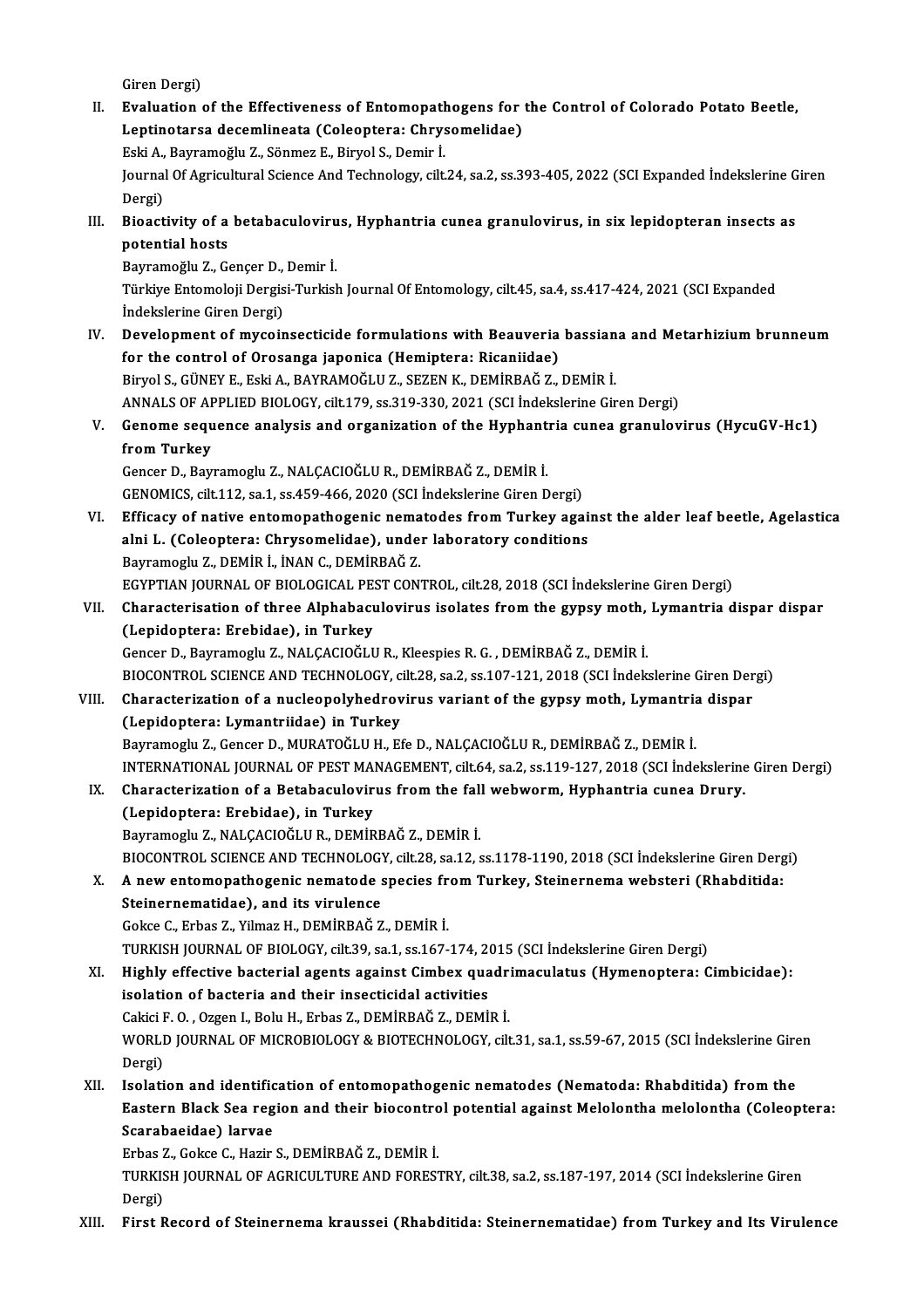against Agrotis segetum(Lepidoptera: Noctuidae) GokceC.,YilmazH.,Erbas Z.,DEMİRBAĞZ.,DEMİRİ. against Agrotis segetum (Lepidoptera: Noctuidae)<br>Gokce C., Yilmaz H., Erbas Z., DEMİRBAĞ Z., DEMİR İ.<br>JOURNAL OF NEMATOLOGY, cilt.45, sa.4, ss.253-259, 2013 (SCI İndekslerine Giren Dergi)<br>Bastaria fram Ins savdantatus (Cal Gokce C., Yilmaz H., Erbas Z., DEMİRBAĞ Z., DEMİR İ.<br>JOURNAL OF NEMATOLOGY, cilt.45, sa.4, ss.253-259, 2013 (SCI İndekslerine Giren Dergi)<br>XIV. Bacteria from Ips sexdentatus (Coleoptera: Curculionidae) and their biocontrol

JOURNAL OF NEMATOLOGY, cilt.45, sa<br>Bacteria from Ips sexdentatus (C<br>SEVIM A., Gokce C., Erbas Z., Ozkan F.<br>JOUPNAL OF PASIC MICROPIOLOCY Bacteria from Ips sexdentatus (Coleoptera: Curculionidae) and their biocontrol poten<br>SEVIM A., Gokce C., Erbas Z., Ozkan F.<br>JOURNAL OF BASIC MICROBIOLOGY, cilt.52, sa.6, ss.695-704, 2012 (SCI İndekslerine Giren Dergi) JOURNAL OF BASIC MICROBIOLOGY, cilt.52, sa.6, ss.695-704, 2012 (SCI İndekslerine Giren Dergi)<br>Diğer Dergilerde Yayınlanan Makaleler

I. Isolation and Characterization of a Parasitic Nematode, Oscheius myriophila (Nematoda: r Bergherde Tuymmanan Mandreier<br>Isolation and Characterization of a Parasitic Nematode, Oscheius myriophila (Nematoda:<br>Rhabditida), Associated with European Mole Cricket, Gryllotalpa gryllotalpa (Orthoptera:<br>Cryllotalpidae Isolation and Cl<br>Rhabditida), As<br>Gryllotalpidae)<br>RAVRAMOČLU 7 Rhabditida), Associated with Europe<br>Gryllotalpidae)<br>BAYRAMOĞLU Z., Demir İ., DEMIRBAG Z.<br>Hassttana Jaurnal of Bialagu and Chamis Gryllotalpidae)<br>BAYRAMOĞLU Z., Demir İ., DEMIRBAG Z.<br>Hacettepe Journal of Biology and Chemistry, sa.45, ss.197-203, 2017 (Hakemli Üniversite Dergisi)

# Kitap & Kitap Bölümleri

- itap & Kitap Bölümleri<br>I. Modern Biyoteknoloji Uygulamaları<br>Raymamağlu Z. Cansar D p & rreap Bordmore<br>Modern Biyoteknoloji<br>Bayramoğlu Z., Gençer D.<br>Her Vönüvle Biyoteknoloj Modern Biyoteknoloji Uygulamaları<br>Bayramoğlu Z., Gençer D.<br>Her Yönüyle Biyoteknoloji, Mehtap USTA, Editör, Nobel Yayınevi, Ankara, ss.301-322, 2022<br>Mikrobiyal Biyoteknoloji Bayramoğlu Z., Gençer D.<br>Her Yönüyle Biyoteknoloji, M.<br>II. Mikrobiyal Biyoteknoloji<br>Bayramoğlu Z., Gençer D.
- Her Yönüyle Biyoteknoloj<br>Mikrobiyal Biyoteknolo<br>Bayramoğlu Z., Gençer D.<br>Her Yönüyle Biyoteknoloj Her Yönüyle Biyoteknoloji, Mehtap USTA, Editör, Nobel Yayınevi, Ankara, ss.39-71, 2022

# Hakemli Kongre / Sempozyum Bildiri Kitaplarında Yer Alan Yayınlar

I. BETABAKÜLOVİRÜS TESPİTİ VE HYPHANTRIA CUNEA'NIN MÜCADELESİNDE KULLANILMA POTANSİYELİNİN ARAŞTIRILMASI

Bayramoğlu Z., Nalçacıoğlu R., Demirbağ Z., Demir İ.

IV.UlusalKaradenizOrmancılıkKongresi,Trabzon,Türkiye,6 -09Aralık2021, ss.86

II. Türkiye'de Lymantria dispar L. (Lepidoptera: Lymantriidae) popülasyonlarının doğal etmenlerle IV. Ulusal Karadeniz Ormancılık Kongresi, Trabz<br>Türkiye'de Lymantria dispar L. (Lepidopte<br>baskılanmasında nükleopolihedrovirüsler<br>Demir L. Concer D. Bayrameğlu Z Türkiye'de Lymantria dispar L<br>baskılanmasında nükleopolihe<br>Demir İ., Gençer D., Bayramoğlu Z.<br>W. Ulucal Karadaniz Ormangılık Ko Demir İ., Gençer D., Bayramoğlu Z.<br>IV. Ulusal Karadeniz Ormancılık Kongresi, Trabzon, Türkiye, 6 - 09 Aralık 2021, ss.92 Demir İ., Gençer D., Bayramoğlu Z.<br>IV. Ulusal Karadeniz Ormancılık Kongresi, Trabzon, Türkiye, 6 - 09 Aralık 2021, ss.92<br>III. Effectiveness of some baculovirus isolates against the greater wax moth, Galleria mellonella

# (Lepidoptera: Pyralidae)<br>Gençer D., Bayramoğlu Z., Demir İ. Effectiveness of some baculovi<br>(Lepidoptera: Pyralidae)<br>Gençer D., Bayramoğlu Z., Demir İ.<br>VI Uluslararası Mardin Artuklu Bil (Lepidoptera: Pyralidae)<br>Gençer D., Bayramoğlu Z., Demir İ.<br>VI. Uluslararası Mardin Artuklu Bilimsel Araştırmalar Kongresi, Mardin, Türkiye, 25 - 27 Haziran 2021, ss.174-175<br>Comparison of Conome Organisatione of Lymantria

Gençer D., Bayramoğlu Z., Demir İ.<br>1791-Y. Uluslararası Mardin Artuklu Bilimsel Araştırmalar Kongresi, Mardin, Türkiye, 25 - 27 Haziran 2021, ss<br>1791-Y. Comparison of Genome Organizations of Lymantria dispar Nucleopolyhedr VI. Ulusla<br>Compar<br>Turkey<br>Conser I IV. Comparison of Genome Organizations of Lymantria dispar Nucleopolyhedroviruses (LdNPV) from<br>Turkey<br>Gençer D., Bayramoğlu Z., İnan C., Demir İ. Turkey<br>Gençer D., Bayramoğlu Z., İnan C., Demir İ.<br>5th Symposium on EuroAsian Biodiversity (SEAB-2021), 1 - 03 Temmuz 2021, ss.42-52<br>Sunyay of the Bossible Eungel Pethogens of Oresange innenise (Hemintere: Pi

Gençer D., Bayramoğlu Z., İnan C., Demir İ.<br>5th Symposium on EuroAsian Biodiversity (SEAB-2021), 1 - 03 Temmuz 2021, ss.42-52<br>V. Survey of the Possible Fungal Pathogens of Orosanga japonica (Hemiptera: Ricanidae) in Ea 5th Symposium o<br>Survey of the P<br>Black Sea Area<br>Payramoğlu 7, Pi Survey of the Possible Funga<br>Black Sea Area<br>Bayramoğlu Z., Biryol S., Demir İ.<br>2nd International Sumnesium on Black Sea Area<br>Bayramoğlu Z., Biryol S., Demir İ.<br>2nd International Symposium on Biodiversity Research, Rize, Türkiye, 18 - 20 Kasım 2020, ss.289

Bayramoğlu Z., Biryol S., Demir İ.<br>2nd International Symposium on Biodiversity Research, Rize, Türkiye, 18 - 20 Kasım 2020, ss.289<br>19 - VI. Hyphantria cunea granulovirus (HycuGV) İçerikli Prototip Yerel Viral Biyopesti 2nd International Symposium on I<br><mark>Hyphantria cunea granuloviru</mark><br>Bayramoğlu Z., Gençer D., Demir İ.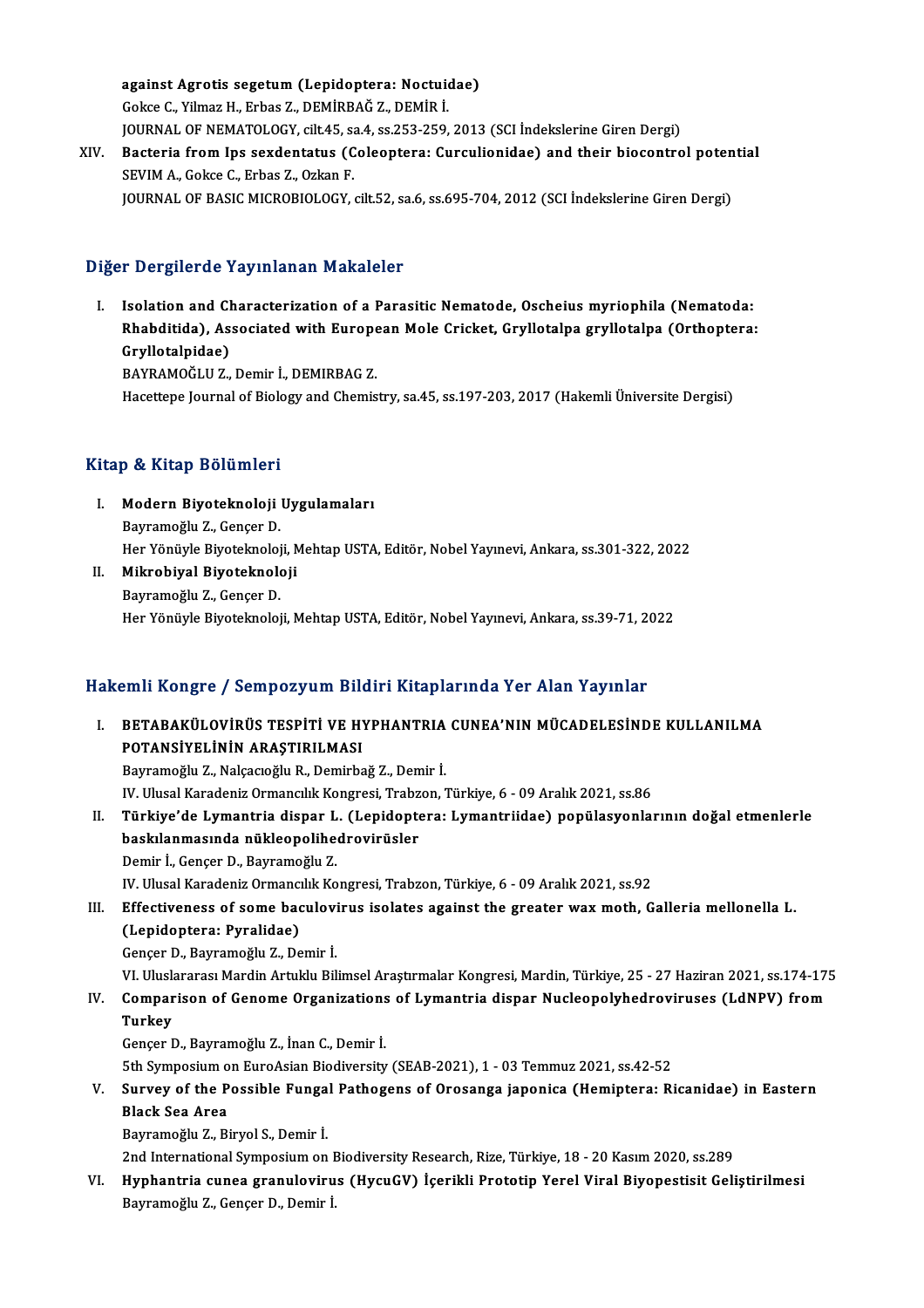Bitki Sağlığında Dost Mikroorganizmalar Çalıştayı, Ankara, Türkiye, 9 - 10 Eylül 2020, ss.1<br>Yanal Entemanatejan Eunguelandan Onesanga ianenise (Hemintana: Bisaniidee)

- VII. Yerel Entomopatojen Funguslardan Orosanga japonica (Hemiptera: Ricaniidae)'ya Karşı Yağ Bazlı<br>Mikoinsektsitlerin Geliştirilmesi Bitki Sağlığında Dost Mikroorganizm<br>Yerel Entomopatojen Funguslar<br>Mikoinsektsitlerin Geliştirilmesi<br>Biwol S. Günev E. Feki A. Beyramağ BiryolS.,GüneyE.,EskiA.,Bayramoğlu Z.,SezenK.,Demirbağ Z.,Demir İ. Mikoinsektsitlerin Geliştirilmesi<br>Biryol S., Güney E., Eski A., Bayramoğlu Z., Sezen K., Demirbağ Z., Demir İ.<br>BİTKİ SAĞLIĞINDA DOST MİKROORGANİZMALAR ÇALIŞTAYI, Ankara, Türkiye, 9 - 10 Eylül 2020, ss.1<br>A novel betabasıyle
- VIII. A novel betabaculovirus isolate from the fall web worm, Hyphantria cunea (Drury) (Lepidoptera: BİTKİ SAĞLIĞINDA DOST MİKROORGANİZMALAR ÇALIŞTAYI, Ankara, Türk<br>A novel betabaculovirus isolate from the fall web worm, Hyphantr<br>Arctiidae): characterization, genome organization amd phylogeny<br>RAYRAMOČLU Z. CENCER D. NALCA Arctiidae): characterization, genome organization amd phylogeny<br>BAYRAMOĞLU Z., GENCER D., NALCACIOGLU R., DEMIRBAG Z., DEMIR I. EurasianCongress onMolecularBiotechnology,Trabzon,Türkiye,19 -21Eylül2019, ss.120 BAYRAMOĞLU Z., GENCER D., NALCACIOGLU R., DEMIRBAG Z., DEMIR I.<br>Eurasian Congress on Molecular Biotechnology, Trabzon, Türkiye, 19 - 21 Eylül 2019, ss.120<br>IX. Insecticidal Activity of Hyphantria cunea granulovirus against
	- Eurasian Congress on Molecular Biotec<br>Insecticidal Activity of Hyphantria<br>BAYRAMOĞLU Z., GENCER D., DEMIR I.<br>7th International Entemanathegens an Insecticidal Activity of Hyphantria cunea granulovirus against Different Host Species<br>BAYRAMOĞLU Z., GENCER D., DEMIR I.<br>7th International Entomopathogens and Microbial Control Congress, Kayseri, Türkiye, 11 - 13 Eylül 201
	- BAYRAMOĞLU Z., GENCER D., DEMIR I.<br>7th International Entomopathogens and Microbial Control Congress, Kayseri, Türkiye, 11 13 Eylül 2019, ss.38<br>8. Whole Genome Sequence Analysis and Organization of the Hyphantria cune 7th International Ent<br>Whole Genome Sec<br>Hc1) from Turkey<br>CENCER D. BAYBAM Hc1) from Turkey<br>GENCER D., BAYRAMOĞLU Z., NALCACIOGLU R., DEMIRBAG Z., DEMIR I.
		- 1st International Molecular Plant Protection Congress, Adana, Türkiye, 10 13 Nisan 2019, ss.86-87
	- GENCER D., BAYRAMOĞLU Z., NALCACIOGLU R., DEMIRBAG Z., DEMIR I.<br>1st International Molecular Plant Protection Congress, Adana, Türkiye, 10 13 Nisan 2019, ss.86-87<br>XI. Yerel bir granulovirüsün laboratuvar ve alan koşul 1st International Molecular Plan<br>Yerel bir granulovirüsün lah<br>Arctiidae)'ya karşı etkinliği.<br>BAVRAMOĞLU 7. NALCAGUQCLI Yerel bir granulovirüsün laboratuvar ve alan koşulla<br>Arctiidae)'ya karşı etkinliği.<br>BAYRAMOĞLU Z., NALCACIOGLU R., DEMIRBAG Z., DEMIR I.<br>Türkiye VII. Bitki Keruma Kanaresi (Illuslararesi Katlunh). I Arctiidae)'ya karşı etkinliği.<br>BAYRAMOĞLU Z., NALCACIOGLU R., DEMIRBAG Z., DEMIR I.<br>Türkiye VII. Bitki Koruma Kongresi (Uluslararası Katılımlı), Muğla, Türkiye, 14 - 17 Kasım 2018, ss.161<br>Camplata sanama asayıspas analysis

- BAYRAMOĞLU Z., NALCACIOGLU R., DEMIRBAG Z., DEMIR I.<br>Türkiye VII. Bitki Koruma Kongresi (Uluslararası Katılımlı), Muğla, Türkiye, 14 17 Kasım 2018, ss.161<br>XII. Complete genome sequence analysis of the Hyphantria cunea gr Türkiye VII. Bitki Koruma Kongresi (Uluslararası Katılımlı), Muğla, Türki<br>Complete genome sequence analysis of the Hyphantria cunea gi<br>GENCER D., BAYRAMOĞLU Z., NALCACIOGLU R., DEMIRBAG Z., DEMIR I.<br>International Agricultu Complete genome sequence analysis of the Hyphantria cunea granulovirus (HycuGV) from T<br>GENCER D., BAYRAMOĞLU Z., NALCACIOGLU R., DEMIRBAG Z., DEMIR I.<br>International Agricultural, Biological & Life Science Conference, Edirn
- GENCER D., BAYRAMOĞLU Z., NALCACIOGLU R., DEMIRBAG Z., DEMIR I.<br>International Agricultural, Biological & Life Science Conference, Edirne, Türkiye, 2 05 Eylül 2018, ss.506<br>XIII. Characterization of a granulovirus from Internationa<br>Characteri:<br>Arctiidea).<br>NALCACIOC

Characterization of a granulovirus from the fall webworm, Hyphant<br>Arctiidea).<br>NALCACIOGLU R., BAYRAMOĞLU Z., MURATOGLU H., DEMIRBAG Z., DEMIR I.<br>10th International Virology Summit and 4th International Conference on Infl Arctiidea).<br>10th International Virology Summit and 4th International Conference on Influenza and Zoonotic Diseases, Viyana,<br>10th International Virology Summit and 4th International Conference on Influenza and Zoonotic Dise NALCACIOGLU R., BAYRAMOĞLU Z., MURATOGLU H., DEMIRBAG Z., DEMIR I. 10th International Virology Summit and 4th International Conference on Influenza and Zoonotic Diseases, Viyan<br>Avusturya, 2 - 04 Temmuz 2018, ss.80<br>XIV. Yeni bir Hyphantria cunea granülovirüs (HycuGV): İzolasyon, karakteriz

Avusturya, 2 - 04 Temmuz 2018, ss.80<br>Yeni bir Hyphantria cunea granülovirüs (HycuGV): İ:<br>BAYRAMOĞLU Z., NALCACIOGLU R., DEMIRBAG Z., DEMIR I.<br>10 Uluslarares: Katilunlı Ulusal Biyatelmaleji Kanaresi, Eski Yeni bir Hyphantria cunea granülovirüs (HycuGV): İzolasyon, karakterizasyon filogeni ve<br>BAYRAMOĞLU Z., NALCACIOGLU R., DEMIRBAG Z., DEMIR I.<br>19. Uluslararası Katılımlı Ulusal Biyoteknoloji Kongresi, Eskişehir, Türkiye, 1 -

BAYRAMOĞLU Z., NALCACIOGLU R., DEMIRBAG Z., DEMIR I.<br>19. Uluslararası Katılımlı Ulusal Biyoteknoloji Kongresi, Eskişehir, Türkiye, 1 - 03 Aralık 2017, ss.126<br>XV. A new Hyphanrtia cunea granulovirus isolate from Turkey: 19. Uluslararası<br>A new Hyphan<br>and virulence<br>PAVPAMOČULI A new Hyphanrtia cunea granulovirus isolate from T<br>and virulence<br>BAYRAMOĞLU Z., NALCACIOGLU R., DEMIRBAG Z., DEMIR I.<br><sup>6th Entomonatogons and Misrobial Control Congress Takat</sup> and virulence<br>BAYRAMOĞLU Z., NALCACIOGLU R., DEMIRBAG Z., DEMIR I.<br>6th Entomopatogens and Microbial Control Congress, Tokat, Türkiye, 14 - 16 Eylül 2017, ss.111<br>Efficesy of Steinerneme felties (Phebditide: Steinernemetides

BAYRAMOĞLU Z., NALCACIOGLU R., DEMIRBAG Z., DEMIR I.<br>6th Entomopatogens and Microbial Control Congress, Tokat, Türkiye, 14 - 16 Eylül 2017, ss.111<br>XVI. Efficacy of Steinernema feltiae (Rhabditida: Steinernematidae) and Het 6th Entomopatogens and Microbial Control Congress, Tokat, T<br>Efficacy of Steinernema feltiae (Rhabditida: Steinerner<br>(Rhabditida: Heterorhabditidae) agents hazelnut pest.<br>RAYRAMOČLUZ, DEMIRRAC Z, DEMIR I BAYRAMOĞLU Z., DEMIRBAG Z., DEMIR I. (Rhabditida: Heterorhabditidae) agents hazelnut pest.<br>BAYRAMOĞLU Z., DEMIRBAG Z., DEMIR I.<br>5th Entomopatogens and Microbial Control Congress, Tokat, Türkiye, 14 - 16 Eylül 2017, ss.89<br>Isolation of new Cranulewirus (CV) iso BAYRAMOĞLU Z., DEMIRBAG Z., DEMIR I.<br>5th Entomopatogens and Microbial Control Congress, Tokat, Türkiye, 14 - 16 Eylül 2017, ss.89<br>XVII. Isolation of new Granulovirus (GV) isolates from Hyphantria cunea (Lepidoptera: Ar

**5th Ento<br>Isolatio<br>Turkey<br>PAVPAM** 

Isolation of new Granulovirus (GV) isolates from Hy<br>Turkey<br>BAYRAMOĞLU Z., NALCACIOGLU R., DEMIRBAG Z., DEMIR I.<br>IV. International Congress on Hogelput, Semeun, Türkiye, 15

Turkey<br>BAYRAMOĞLU Z., NALCACIOGLU R., DEMIRBAG Z., DEMIR I.<br>IX. International Congress on Hazelnut, Samsun, Türkiye, 15 - 19 Ağustos 2017, ss.168<br>- Leiamysearsema of the Mayille.

- BAYRAMOĞLU Z., NALCACIOGLU R., DEMIRBAG Z., DEMIR I.<br>IX. International Congress on Hazelnut, Samsun, Türkiye, 15<br>XVIII. . Leiomyosarcoma of the Maxilla<br>Bavramoğlu Z., GÜMRÜKCÜ Z., Balaban E. IX. International Congress on Hazelnut, Sa<br>. Leiomyosarcoma of the Maxilla<br>Bayramoğlu Z., GÜMRÜKÇÜ Z., Balaban E.<br>Uluslarares: Türk Oral ve Maksillefesiyal ( . Leiomyosarcoma of the Maxilla<br>Bayramoğlu Z., GÜMRÜKÇÜ Z., Balaban E.<br>Uluslararası Türk Oral ve Maksillofasiyal Cerrahi Derneği Kongresi, Muğla, Türkiye, 22 - 23 Mayıs 2017, cilt.1, sa.1, Bayrar<br>Uluslai<br>ss.1-2<br>Enter Uluslararası Türk Oral ve Maksillofasiyal Cerrahi Derneği Kongresi, Muğla, Türkiye, 22 - 23 Mayıs 2017, cilt.1, s:<br>Ss.1-2<br>XIX. Entomopatojen nematodların Agelastica alni L. (Coleoptera: Chrysomelidae) üzerindeki virülansı<br>
	- ss.1-2<br><mark>Entomopatojen nematodların Agelas</mark>t<br>BAYRAMOĞLU Z., DEMIRBAG Z., DEMIR I.<br>Uluelarares: Katılımlı Türkiye VI. Bitki Ker Entomopatojen nematodların Agelastica alni L. (Coleoptera: Chrysomelidae) üzerindel<br>BAYRAMOĞLU Z., DEMIRBAG Z., DEMIR I.<br>Uluslararası Katılımlı Türkiye VI. Bitki Koruma Kongresi, Konya, Türkiye, 5 - 08 Eylül 2016, ss.101<br>N BAYRAMOĞLU Z., DEMIRBAG Z., DEMIR I.<br>19 Uluslararası Katılımlı Türkiye VI. Bitki Koruma Kongresi, Konya, Türkiye, 5 - 08 Eylül 2016, ss.101<br>19 XX. New entomopathogenic nematodes in the Eastern Black Sea Region of Turke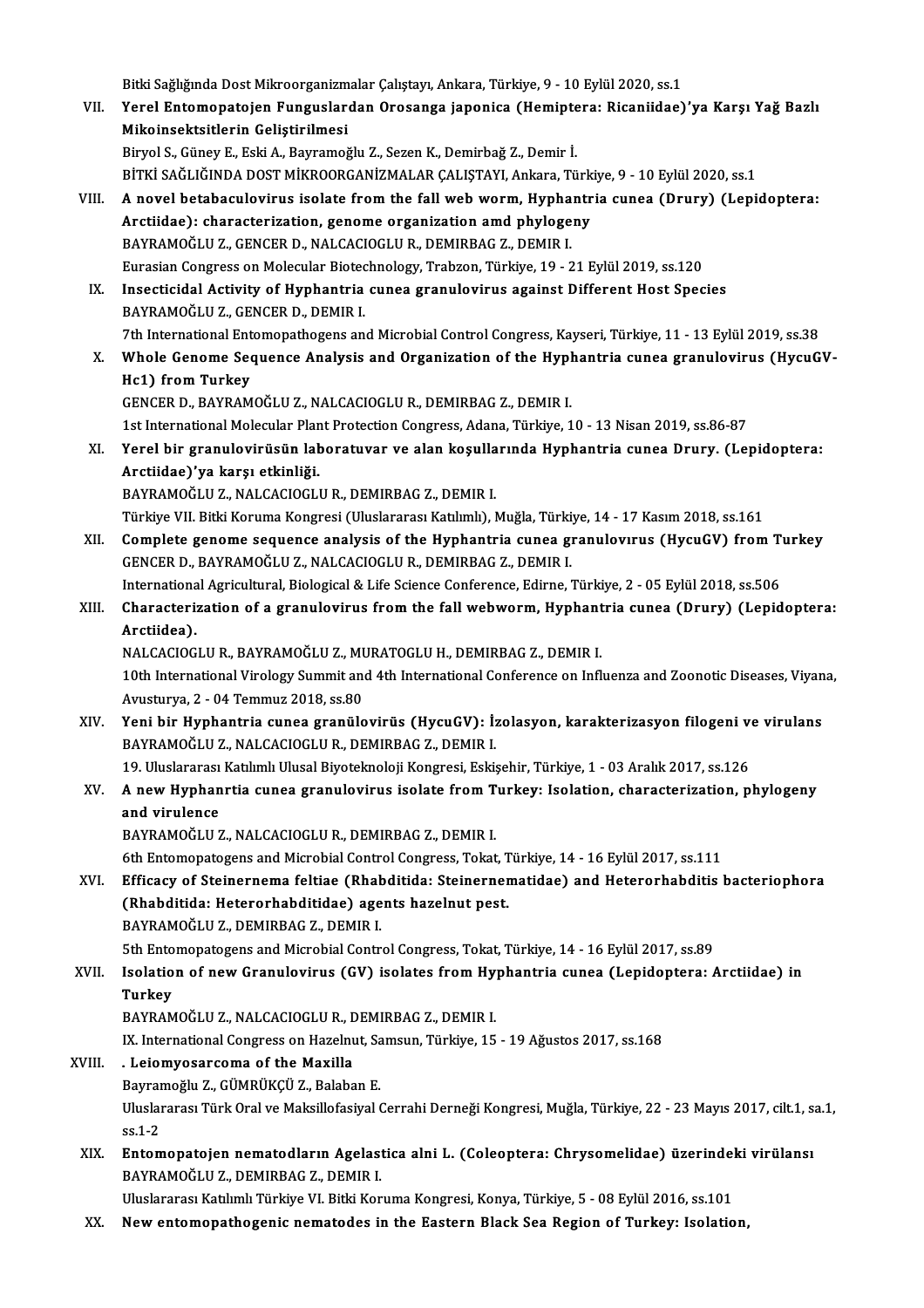characterization, phylogeny, and virulance.<br>REMIR L REMIRRAC 7, RAYRAMOČLU 7 characterization, phylogeny, and viru<br>DEMIR I., DEMIRBAG Z., BAYRAMOĞLU Z.<br>Sympesium en Eurodsian Biadiyensity, Ar characterization, phylogeny, and virulance.<br>DEMIR I., DEMIRBAG Z., BAYRAMOĞLU Z.<br>Symposium on EuroAsian Biodiversity, Antalya, Türkiye, 23 - 27 Mayıs 2016, ss.216<br>Determination of new Lymontria dianer nucleonlyhedrovinuses DEMIR I., DEMIRBAG Z., BAYRAMOĞLU Z.<br>Symposium on EuroAsian Biodiversity, Antalya, Türkiye, 23 - 27 Mayıs 2016, ss.216<br>XXI. Determination of new Lymantria dispar nucleoplyhedroviruses (LdNPVs) from Turkey:<br>Chanatarizat Symposium on EuroAsian Biodiversity, Antalya, 1<br>Determination of new Lymantria dispar nu<br>Characterization, phylogeny and virulance.<br>CENCEP D. PAYPAMOČLUZ, NALCACIOCLUP, 1 Determination of new Lymantria dispar nucleoplyhedroviruses<br>Characterization, phylogeny and virulance.<br>GENCER D., BAYRAMOĞLU Z., NALCACIOGLU R., DEMIRBAG Z., DEMIR I.<br>Eth Entemenategens and Missobial Centrel Congress. Anka 6) Characterization, phylogeny and virulance.<br>19th Conterator D., BAYRAMOĞLU Z., NALCACIOGLU R., DEMIRBAG Z., DEMIR I.<br>19th Entomopatogens and Microbial Control Congress, Ankara, Türkiye, 9 - 11 Eylül 2015, ss.23 GENCER D., BAYRAMOĞLU Z., NALCACIOGLU R., DEMIRBAG Z., DEMIR I.<br>5th Entomopatogens and Microbial Control Congress, Ankara, Türkiye, 9 - 11 Eylül 2015, ss.23<br>XXII. Identification of four nuclear polyhedrosis viruses from th 5th Entomopatogens and Microbial Control Congress, Ankara, Türkiye, 9 - 11<br>Identification of four nuclear polyhedrosis viruses from the gypsy m<br>(Lepidoptera: Lymantridae) in Turkey: variations in their virulence.<br>CENCEP D. Identification of four nuclear polyhedrosis viruses from the gy<br>(Lepidoptera: Lymantridae) in Turkey: variations in their virul<br>GENCER D., BAYRAMOĞLU Z., NALCACIOGLU R., DEMIRBAG Z., DEMIR I.<br>Nau Challanges for Biological (Lepidoptera: Lymantridae) in Turkey: variations in their virulence.<br>GENCER D., BAYRAMOĞLU Z., NALCACIOGLU R., DEMIRBAG Z., DEMIR I.<br>New Challenges for Biological Control, 15th Meeting of the IOBC/WPRS WG, Microbial and Ne GENCER D., BAYRAMOĞLU Z., NALCACIOGLU R., DEMIRBAG Z., DEMIR I. XXIII. Entomopatojen nematod türlerinin farklı konsantrasyon ve sıcaklıkta laboratuar ortamında Invertebrate Pests, Riga, Letonya, 7 - 11 Haziran 2015, ss.85<br>Entomopatojen nematod türlerinin farklı konsantrasyon ve sıq<br>Agelastica alni (Coleopreta: Chrysomelidae)'ye karşı etkinliği.<br>RAYRAMOĞLU Z. DEMIR L. DEMIRRAC Z. Entomopatojen nematod türlerinin fa<br>Agelastica alni (Coleopreta: Chrysom<br>BAYRAMOĞLU Z., DEMIR I., DEMIRBAG Z.<br>Türkiye II. Orman Entemalajiai ve Batalaji Agelastica alni (Coleopreta: Chrysomelidae)'ye karşı etkinliği.<br>BAYRAMOĞLU Z., DEMIR I., DEMIRBAG Z.<br>Türkiye II. Orman Entomolojisi ve Patolojisi Sempozyumu, Antalya, Türkiye, 7 - 09 Nisan 2014, ss.523<br>Begi entemenatejenle BAYRAMOĞLU Z., DEMIR I., DEMIRBAG Z.<br>Türkiye II. Orman Entomolojisi ve Patolojisi Sempozyumu, Antalya, Türkiye, 7 - 09 Nisan 2014, ss.523<br>XXIV. Bazı entomopatojenlerin laboratuar ortamında Leptinotarsa decemlineata Say Türkiye II. Orman Entomolojisi ve Patolojisi Semp<br>Bazı entomopatojenlerin laboratuar ortamı<br>Chrysomelidae)'ya karşı değerlendirilmesi.<br>DEMIR L. ESKİ A. RAYRAMOĞLU Z. SÖNMEZ E. D Bazı entomopatojenlerin laboratuar ortamında Leptino<br>Chrysomelidae)'ya karşı değerlendirilmesi.<br>DEMIR I., ESKİ A., BAYRAMOĞLU Z., SÖNMEZ E., DEMIRBAG Z.<br>Türkiye V. Bitki Kenume Kongresi, Antelya Türkiye, 2., OE Sub Chrysomelidae)'ya karşı değerlendirilmesi.<br>DEMIR I., ESKİ A., BAYRAMOĞLU Z., SÖNMEZ E., DEMIRBAG Z.<br>Türkiye V. Bitki Koruma Kongresi, Antalya, Türkiye, 3 - 05 Şubat 2014, ss.356<br>Hishlu offestive bastarial asenta aseinet Gi DEMIR I., ESKİ A., BAYRAMOĞLU Z., SÖNMEZ E., DEMIRBAG Z.<br>Türkiye V. Bitki Koruma Kongresi, Antalya, Türkiye, 3 - 05 Şubat 2014, ss.356<br>XXV. Highly effective bacterial agents against Cimbex quadrimaculatus (Hymenoptera: Türkiye V. Bitki Koruma Kongresi, Antalya, Türkiye, 3 - 05 Ş<br>Highly effective bacterial agents against Cimbex qua<br>Isolation of bacteria and their insecticidal activities.<br>DEMIP L CAKICLE O. POLUH, OZCENT PAYPAMOČLUZ Highly effective bacterial agents against Cimbex quadrimaculatus<br>Isolation of bacteria and their insecticidal activities.<br>DEMIR I., CAKICI F. O. , BOLU H., OZGEN I., BAYRAMOĞLU Z., DEMIRBAG Z.<br>4th International Entemenathe Isolation of bacteria and their insecticidal activities.<br>DEMIR I., CAKICI F. O. , BOLU H., OZGEN I., BAYRAMOĞLU Z., DEMIRBAG Z.<br>4th International Entomopathogens and Microbial Control Symposium, Artvin, Türkiye, 11 - 14 Ey DEMIR I., CAKICI F. O. , BOLU H., OZGEN I., BAYRAMOĞLU Z., DEMIRBAG Z.<br>4th International Entomopathogens and Microbial Control Symposium, Artvin, Türkiye, 11 - 14 Eylül 2013, ss.56<br>8XVI. Isolation and characterization of a 4th International Entomopathogens and Microbial Control Symposium, Artvin, Türkiye, 11 - 14 Eylül 201<br>Isolation and characterization of a parasitic nematode, Oscheius myriophila (Nematoda: Rha<br>associated with European mole Isolation and characterization of a pa<br>associated with European mole crick<br>BAYRAMOĞLU Z., DEMIRBAG Z., DEMIR I.<br>4th International Entemanathegens and A associated with European mole cricket, Gryllotalpa gryllotalpa (Orthoptera: Gryllotalpidae).<br>BAYRAMOĞLU Z., DEMIRBAG Z., DEMIR I.<br>4th International Entomopathogens and Microbial Control Symposium, Artvin, Türkiye, 11 - 14 BAYRAMOĞLU Z., DEMIRBAG Z., DEMIR I.<br>4th International Entomopathogens and Microbial Control Symposium, Artvin, Türkiye, 11 - 14 Eylül 20<br>8XVII. Entomopathogenic nematodes (Steinernematidae and Heterorhabditidae): Efficacy 4th International Entomopathogens and Microbial Control Symposium, Artvin, Türkiye, 11 - 14 Eylül 2013,<br>Entomopathogenic nematodes (Steinernematidae and Heterorhabditidae): Efficacy against<br>Leptinotarsa decemlineata L. (Co Entomopathogen<br>Leptinotarsa dec<br>Chrysomelidae).<br>PAYPAMOČLUZ I Leptinotarsa decemlineata L. (Coleoptera: Chrysomelidae) and Agelastica alni L. (Coleoptera:<br>Chrysomelidae).<br>BAYRAMOĞLU Z., DEMIRBAG Z., DEMIR I. Chrysomelidae).<br>BAYRAMOĞLU Z., DEMIRBAG Z., DEMIR I.<br>4th International Entomopathogens and Microbial Control Symposium, Artvin, Türkiye, 11 - 14 Eylül 2013, ss.54<br>Değu Karadeniz Bölgesi tanım alanlanından entomonatoienik n BAYRAMOĞLU Z., DEMIRBAG Z., DEMIR I.<br>4th International Entomopathogens and Microbial Control Symposium, Artvin, Türkiye, 11 - 14 Eylül 2013, ss.5<br>3XVIII. Doğu Karadeniz Bölgesi tarım alanlarından entomopatojenik nemato 4th International Entomopathogens and Microbial Control Symposium, Artvin, Türkiye, 11<br>Doğu Karadeniz Bölgesi tarım alanlarından entomopatojenik nematodların (Ste<br>Heterorhabditidae) izolasyonu, tanımlanması ve infektivitel Doğu Karadeniz Bölgesi tarım alanlarından entomopat<br>Heterorhabditidae) izolasyonu, tanımlanması ve infekt<br>BAYRAMOĞLU Z., GOKCE C., HAZIR S., DEMIRBAG Z., DEMIR I.<br>21 Ulucel Bivoleji Kongresi, İsmin Türkiye 2., 07 Erlül 201 Heterorhabditidae) izolasyonu, tanımlanması ve infektivitele<br>BAYRAMOĞLU Z., GOKCE C., HAZIR S., DEMIRBAG Z., DEMIR I.<br>21. Ulusal Biyoloji Kongresi, İzmir, Türkiye, 3 - 07 Eylül 2012, ss.200<br>Ins saxdantatus (Boarnar) (Calaa BAYRAMOĞLU Z., GOKCE C., HAZIR S., DEMIRBAG Z., DEMIR I.<br>21. Ulusal Biyoloji Kongresi, İzmir, Türkiye, 3 - 07 Eylül 2012, ss.200<br>XXIX. Ips sexdentatus (Boerner) (Coleoptera: Scolytidae)'tan bakterilerin izolasyonu tanı 21. Ulusal Biyoloji Kongresi, İ:<br>Ips sexdentatus (Boerner)<br>zararlı üzerindeki etkileri<br>DEMIP L COKCE C. BAYBAM Ips sexdentatus (Boerner) (Coleoptera: Scolytidae)'tan bakteril<br>zararlı üzerindeki etkileri<br>DEMIR I., GOKCE C., BAYRAMOĞLU Z., OZKAN F., SEVIM A., DEMIRBAG Z.<br>Türkiye I. Orman Entemelejisi ve Batelejisi Semnegyumu, Antelye zararlı üzerindeki etkileri<br>DEMIR I., GOKCE C., BAYRAMOĞLU Z., OZKAN F., SEVIM A., DEMIRBAG Z.<br>Türkiye I. Orman Entomolojisi ve Patolojisi Sempozyumu, Antalya, Türkiye, 23 - 25 Ekim 2011, ss.216 DEMIR I., GOKCE C., BAYRAMOĞLU Z., OZKAN F., SEVIM A., DEMIRBAG Z.<br>Türkiye I. Orman Entomolojisi ve Patolojisi Sempozyumu, Antalya, Türkiye, 23 - 25 Ekim 2011, ss.216<br>XXX. Efficacy of Steinernema feltiae (Rhabditida: S Türkiye I. Orman Entomolojisi ve Patolojisi Sempozyumu, Antalya, Türkiye, 23 - 25 Ekim 2011, ss.216<br>Efficacy of Steinernema feltiae (Rhabditida: Steinernematidae) and Heterorhabditis bacter<br>(Rhabditida: Heterorhabditidae) Efficacy of Steinernema felt<br>(Rhabditida: Heterorhabdit<br>Coleoptera: Scarabaeidae).<br>PAVPAMOČLUZ, DEMIPPAC 7 (Rhabditida: Heterorhabditidae) against common cockchafer (Melolontha melolontha [L.],<br>Coleoptera: Scarabaeidae).<br>BAYRAMOĞLU Z., DEMIRBAG Z., GOKCE C., DEMIR I. Coleoptera: Scarabaeidae).<br>BAYRAMOĞLU Z., DEMIRBAG Z., GOKCE C., DEMIR I.<br>III. International Entomopathogens and Microbial Control Symposium, İstanbul, Türkiye, 18 - 22 Eylül 2011, ss.53<br>Etkili bir natojan namatada alan St BAYRAMOĞLU Z., DEMIRBAG Z., GOKCE C., DEMIR I.<br>III. International Entomopathogens and Microbial Control Symposium, İstanbul, Türkiye, 18 - 22 Eylül 2011, ss.53<br>XXXI. Etkili bir patojen nematode olan Steinernema webster III. International Entomopathogens<br>Etkili bir patojen nematode ola<br>Noctuidae)'den ilk izolasyonu.<br>COKCE C. BAYBAMOČLU 7, YU MA Etkili bir patojen nematode olan Steinernema websteri'ı<br>Noctuidae)'den ilk izolasyonu.<br>GOKCE C., BAYRAMOĞLU Z., YILMAZ H., DEMIR I., DEMIRBAG Z.<br>Türkiye IV. Bitki Konuma Kongresi Kahramannanas Türkiye 28 Noctuidae)'den ilk izolasyonu.<br>GOKCE C., BAYRAMOĞLU Z., YILMAZ H., DEMIR I., DEMIRBAG Z.<br>Türkiye IV. Bitki Koruma Kongresi, Kahramanmaraş, Türkiye, 28 - 30 Haziran 2011, ss.102 XXXII. Trabzon yöresi tarım alanlarından entomopatojen nematod taraması